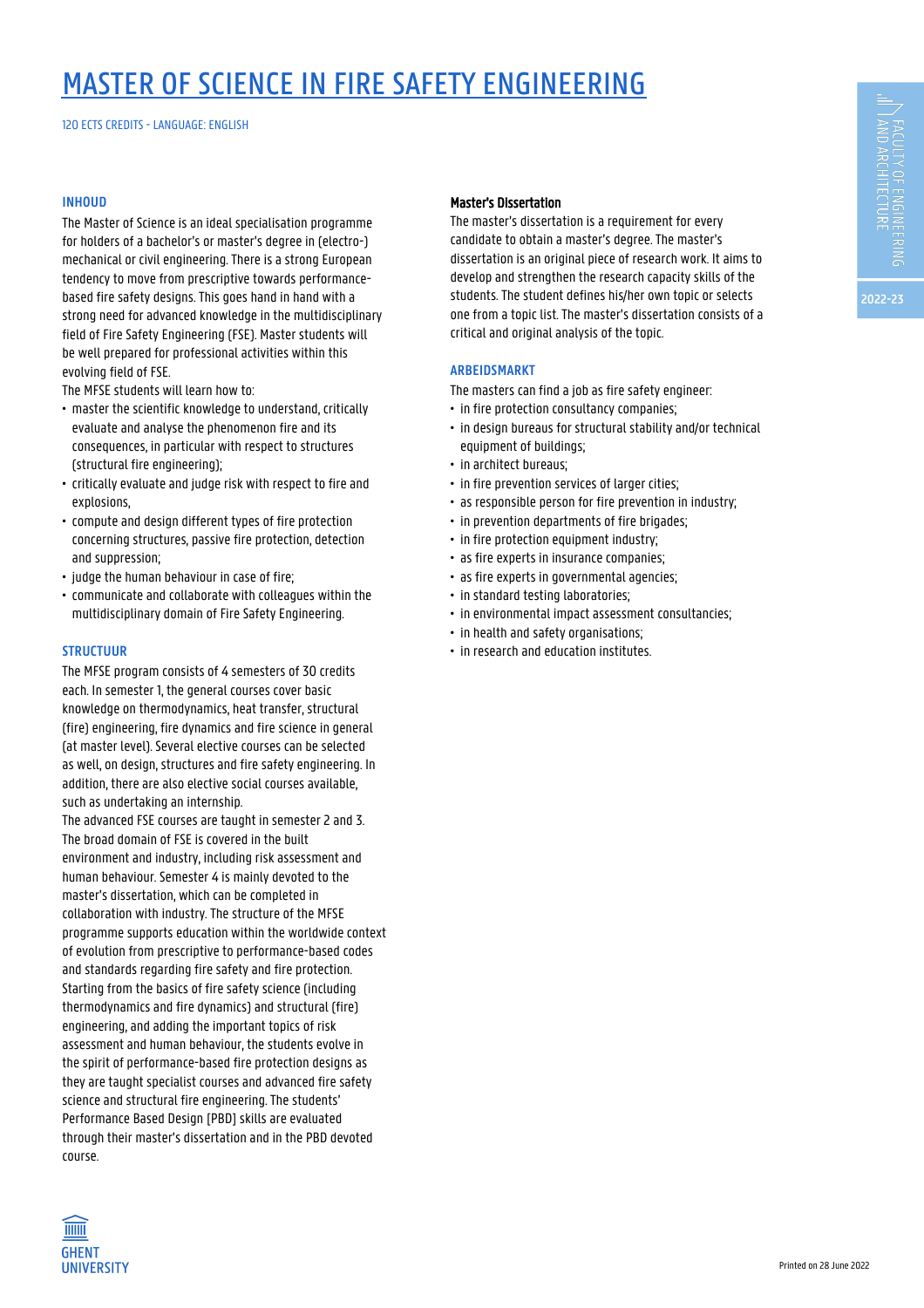# MASTER OF SCIENCE IN FIRE SAFETY ENGINEERING

120 ECTS CREDITS - LANGUAGE: ENGLISH

#### **TOELATINGSVOORWAARDEN VOOR HOUDERS VAN EEN VLAAMS DIPLOMA**

## 1 Rechtstreeks:

- Bachelor in de ingenieurswetenschappen (KMS)
- Bachelor in de ingenieurswetenschappen, afstudeerrichting: bouwkunde
- Bachelor in de ingenieurswetenschappen, 1 • afstudeerrichting: chemie en materialen
- Bachelor in de ingenieurswetenschappen, afstudeerrichting: chemische technologie
- 1 Bachelor in de ingenieurswetenschappen, afstudeerrichting: chemische technologie en materiaalkunde
- Bachelor in de ingenieurswetenschappen, 1 • afstudeerrichting: materiaalkunde
- Bachelor in de ingenieurswetenschappen, 1 • afstudeerrichting: werktuigkunde-elektrotechniek
- 1 Bachelor in de ingenieurswetenschappen: architectuur
- 1 Bachelor in de ingenieurswetenschappen: bouwkunde
- 1 Bachelor in de ingenieurswetenschappen: chemische technologie en materiaalkunde
- 1 Bachelor in de ingenieurswetenschappen: 1 • werktuigkunde-elektrotechniek

## 2 Rechtstreeks, na check door de inrichtende faculteit van formele toelatingsvereisten:

- Bachelor in de ingenieurswetenschappen, afstudeerrichting: elektrotechniek nevenrichting: werktuigkunde
- Bachelor in de ingenieurswetenschappen, afstudeerrichting: werktuigkunde nevenrichting: 1 • elektrotechniek

### 3 Na het met succes voltooien van een 1 voorbereidingsprogramma: **MIN 30 SP - MAX 90 SP**

- Bachelor in de ingenieurswetenschappen afstudeerrichting: computerwetenschappen
- Bachelor in de ingenieurswetenschappen, afstudeerrichting: elektrotechniek
- Bachelor in de ingenieurswetenschappen, afstudeerrichting: toegepaste natuurkunde
- Bachelor in de ingenieurswetenschappen: computerwetenschappen
- Bachelor in de ingenieurswetenschappen: elektrotechniek
- Bachelor in de ingenieurswetenschappen: toegepaste natuurkunde
- Een diploma van een opleiding 'Bachelor of Science in de ingenieurswetenschappen' (met inbegrip van 'architectuur')
- Master in het milieu- en preventiemanagement
- 4 Op voorwaarde van toelating door de inrichtende 1 faculteit: na het met succes voltooien van een

## 1 voorbereidingsprogramma: **MIN 30 SP - MAX 90 SP**

- Een diploma van 'Master in Engineering Technology'dat geen toegang geeft tot het brugprogramma (horizontale instroom)
- Een diploma van een opleiding 'Master of Science in de industriële wetenschappen'dat geen toegang geeft tot het brugprogramma (horizontale instroom)
- 5 Rechtstreekse toelating voor het volgen van een 1 brugprogramma (horizontale instroom):
	- a opleidingen nieuwe structuur:
		- Master in de industriële wetenschappen: bouwkunde
		- Master in de industriële wetenschappen: chemie • Master in de industriële wetenschappen:
		- elektromechanica
		- Master in de industriële wetenschappen: elektrotechniek
		- Master in de industriële wetenschappen: energie
		- Master of Chemical Engineering Technology
		- Master of Electromechanical Engineering Technology
	- b opleidingen oude structuur:
		- Industrieel ingenieur in bouwkunde
		- Industrieel ingenieur in chemie
		- Industrieel ingenieur in elektromechanica

## **ADMISSION REQUIREMENTS FOR INTERNATIONAL DEGREE STUDENTS**

Bachelors or Masters in: architecture, civil engineering, electrical engineering, electromechanical engineering, chemical engineering, engineering physics, materials science, urbanism and spatial planning.

Other degrees on the basis of a study of individual skills (e. g. fire safety consultants, fire prevention officers, fire brigade officers, building designers, building services engineers, architectural practitioners).

Information on admission requirements and the administrative procedure for admission on the basis of a diploma obtained abroad, can be found on the following page: [www.ugent.be/prospect/en/administration/enrolment](https://www.ugent.be/prospect/en/administration/enrolment-or-registration)[or-registration](https://www.ugent.be/prospect/en/administration/enrolment-or-registration).

## **LANGUAGE REQUIREMENTS**

Language requirements Dutch: no language requirements English: CEFR level B2

**TITTITI GHENT UNIVERSITY**  **2022-23**